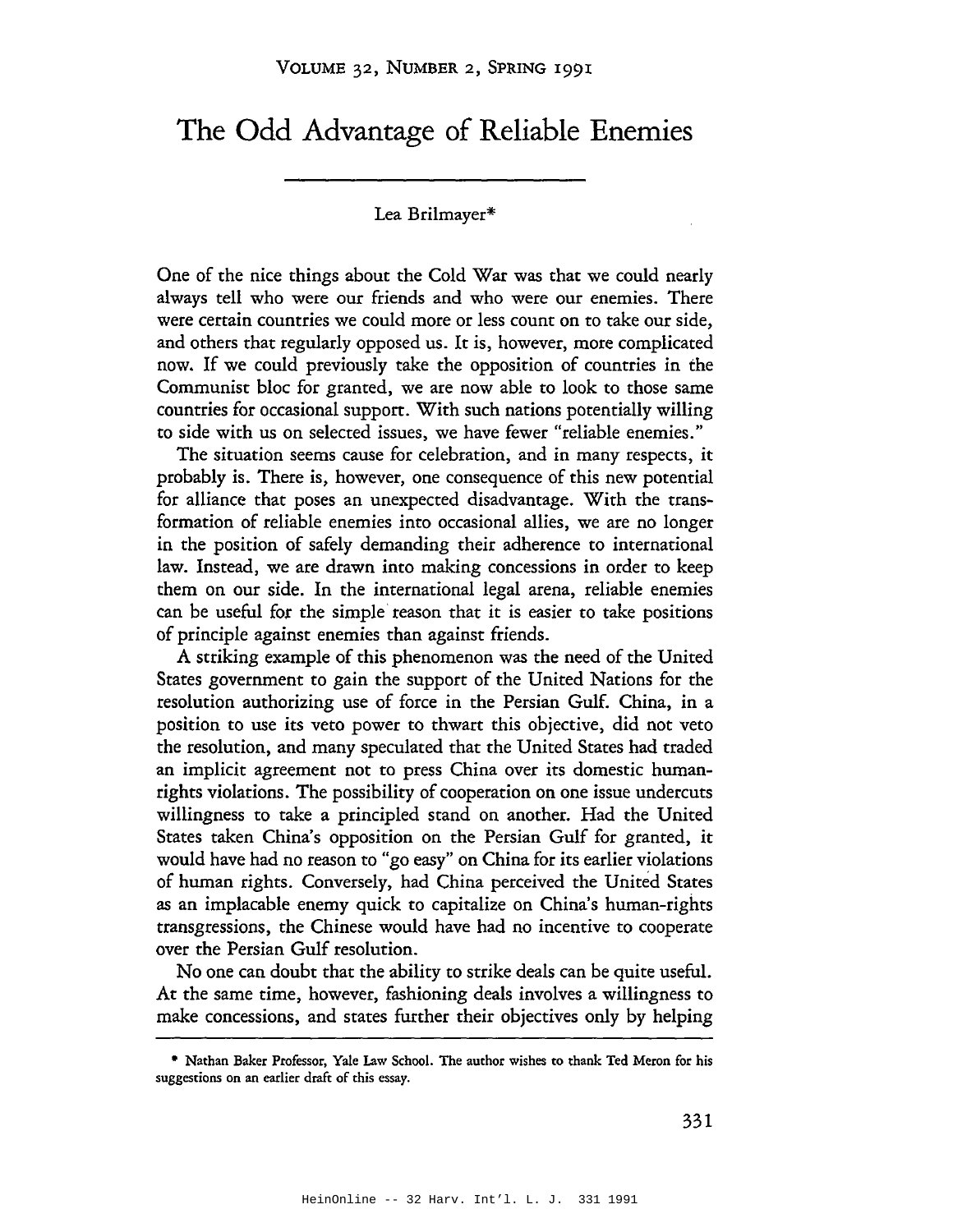other states to further their own. Although such pragmatic behavior need not in itself cause problems, the concessions often involve acquiescence to violations of international law. Are states entitled to acquiesce in one another's violations of international law? Just how and why this problem comes about raises important questions as to how we should conceptualize the enforcement of international law.

## 1. BARGAIN MODELS AND PRINCIPLE MODELS OF INTERNATIONAL LEGAL ENFORCEMENT

To some, the question whether states have an *obligation* to protest violations of international law by other states may seem like an odd question. The more commonly asked question is whether states have a *right* to involve themselves in legal enforcement at all. The injured state itself has, of course, a right to pursue all available legal remedies. But the right of third-party states to become involved is less firmly established. Indeed, many claim that such a right is truly exceptional.<sup>1</sup> Why then should we go one step further and intimate that not only a right, but also a duty of intervention may exist?

It is undeniable that third-party states are more limited in their powers to enforce international law than the victims themselves. Standing requirements, for instance, restrict certain remedies to the party suffering the legal injury.<sup>2</sup> But it still makes sense to ask about thirdparty obligations, for at least two reasons. First, some provisions of international law provide rights *erga omnes,* that is, rights that run to the international community at large. While it is unclear exactly what enforcement rights of third parties are appropriate when an *erga omnes* norm is violated,<sup>3</sup> third-party states seem to have some claim to intervene and therefore the issue of a duty to intervene arises.

Second and perhaps more importantly, limits on third-party remedies are not equally applicable to remedies of all varieties. When the remedy indicated is international adjudication, doctrines such as standing are clearly pertinent. But such limitations are not as obviously relevant when the remedy under consideration is an informal diplomatic or political remedy. Suppose, for instance, that the United States were to violate the international legal limits on extraterritorial appli-

<sup>1.</sup> *See, e.g.,* Jonathan I. Charney, *Third State Remedies in International* Law, 10 MICH. ]. INT'L, LAw 57, 61, 96, 99 (1989).

<sup>2.</sup> RESTATEMENT (THIRD) OF THE FOREIGN RELATIONS LAw OF THE UNITED STATES § 902, comment a, n.1 (1987) [hereinafter RESTATEMENT (THIRD)}; Barcelona Traction, Light, & Power Co. (Belg. v. Spain), 1970 I.C.]. 3, 32 (Judgment of Feb. 5); South West Africa (Ethiopia v. S. Afr., Liberia v. S. Afr.), 1966 I.C.J. 6, 32-35 (Judgment of July 18).

*<sup>3.</sup> See, e.g.,* Prosper Weil, *T(JUJards Relative Nornzativity in International* Law?, 77 AM.]. INT'L L. 413, 431-33 (1983); *see generally* THEODOR MERON, HUMAN RIGHTS AND HUMANITARIAN NORMS AS CUSTOMARY LAw 188-201 (1989).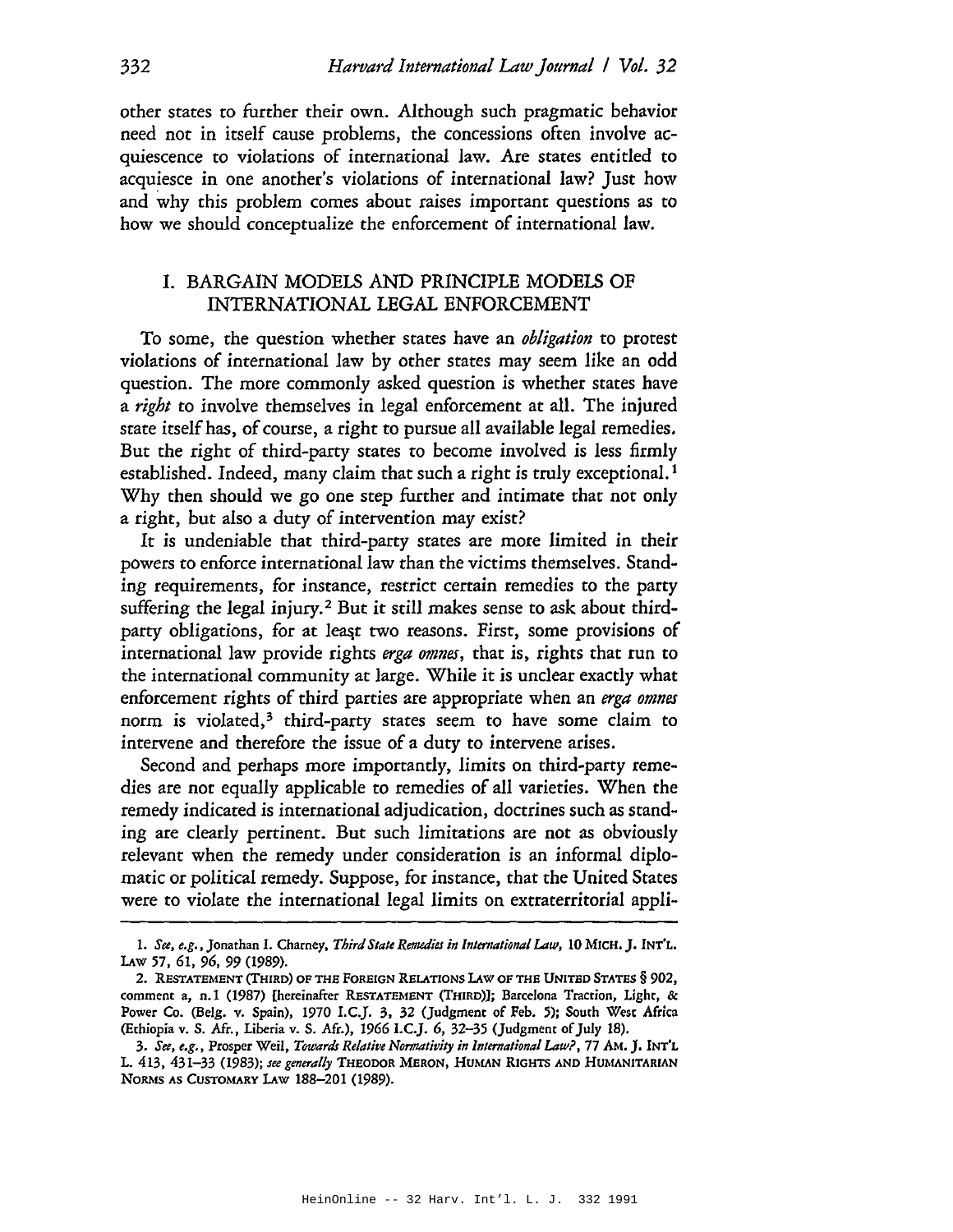cation of its own laws. <sup>4</sup> Although the direct victim of the violation may be a British citizen, France and Germany are not necessarily prohibited from lodging protests. This result does not stem from the violation being identified as *erga omnes,* but rather from the notion that doctrinal limits are not clearly relevant to diplomatic or political remedies. <sup>5</sup>

It is ironic that international lawyers writing about international remedies typically tend to focus on remedies of a more formal sort. While such remedies may come to mind more readily to writers who are, after all, trained in the law, this very focus undercuts the international system's claim to legality.6 Faced with the claim that the international system is based on power politics rather than law, international lawyers are quick to point to the wide range of informal remedies that supplement formal legal ones.<sup>7</sup> Informal remedies provide necessary support for the claim that the international legal system should be taken seriously.

Once we recognize the wide range of permissible third-party remedies, it makes sense to ask whether they are obligatory under any circumstances. There are two possible approaches to this issue. Under the bargain model, states themselves are to decide which provisions of international law are worth enforcing, and they may choose not to intervene because intervention would not be to their advantage. Although they possess the option to pursue remedies, they are not bound to. Under the principle model, the parties may not make concessions and trade-offs about whether international law should be observed. Rather, international law is to be enforced "as written." In essence, states have an obligation not to acquiesce to violations of international law and are not free to take positions contrary to international legal principles.

The principle model seems to be the more intuitively appealing method of international legal enforcement. Bargaining over international legal sanctions seems objectionable because it involves sacrificing the interests of third parties. Even if we are ready to allow two states to bargain away their own international legal rights, that does not mean that they should have the right to bargain away the international rights of other states.

Given the fact that centralized enforcement mechanisms are lacking, treating international enforcement as a matter of principle seems par-

*<sup>4.</sup> See* RESTATEMENT (THIRD), *supra* note 2, § 402.

<sup>5.</sup> Lea Brilmayer, *Reviews of Restatement (Third) of Foreign Relations Law of the United States: International Remedies,* 14 YALE]. INT'L L. 579 (1989).

<sup>6.</sup> *Id.* ar 582-83.

*<sup>7.</sup> See, e.g.,* loUIS HENKIN, How NATIONS BEHAVE 2 (2d ed. 1979) (diplomacy is the primary method for ensuring observance of international law).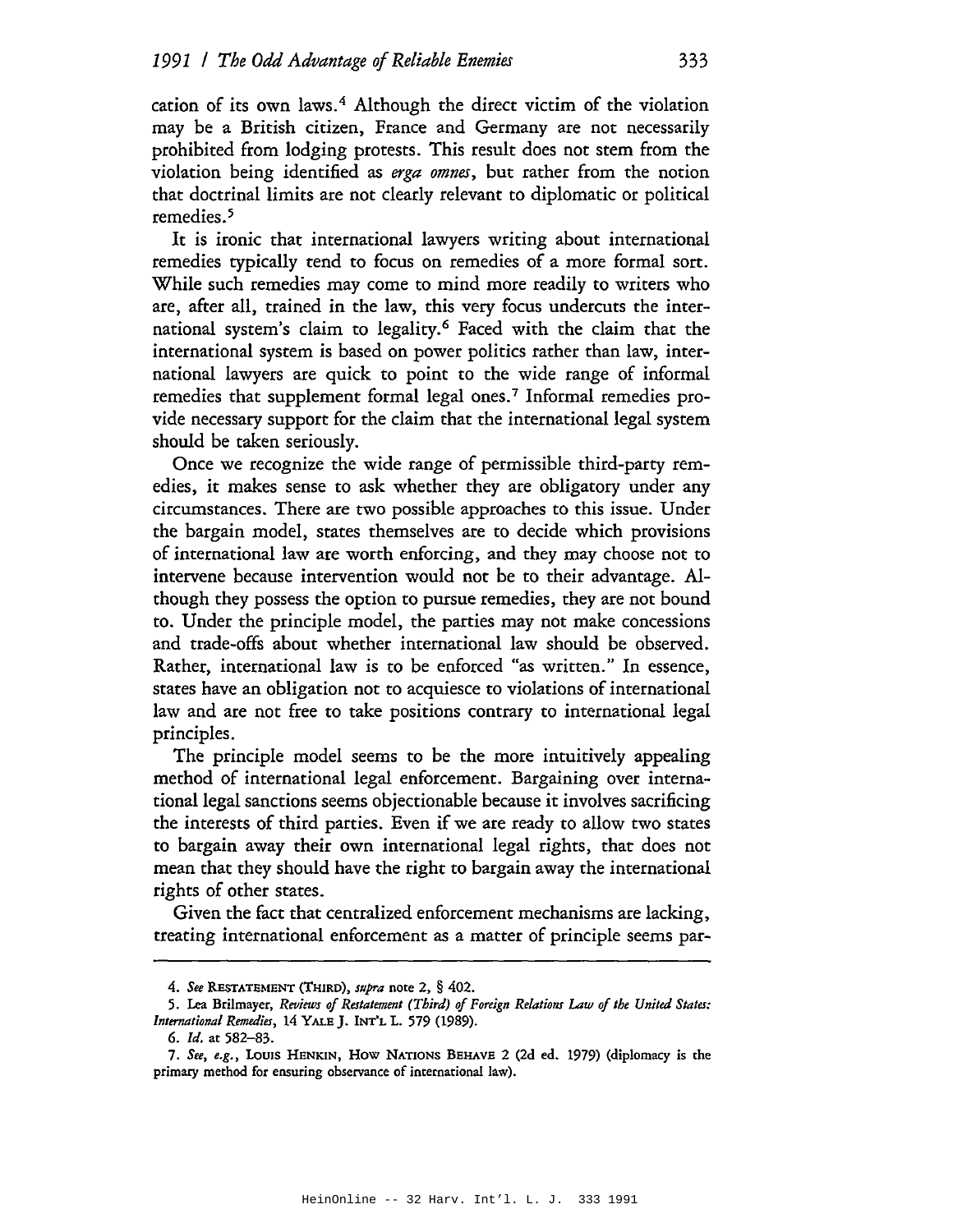ticularly desirable. Absent a centralized enforcement mechanism, aggrieved states may have no recourse but to appeal to sympathetic nations that are offended by the wrong suffered by the aggrieved nation. Pressure from other states is one of the few viable methods of legal enforcement. Such strategies only work while these other nations continue to take a stand on principle, rather than acquiescing whenever that is convenient. If other nations can bargain away their objections to international violations, there will be few incentives to aid those whose rights have been violated.

Despite the obvious appeal of the principle model, it does not seem descriptively accurate. Nations commonly disregard injuries that other nations have suffered on the grounds that pressuring the violators would be inconvenient or would undercut other foreign *policy* objectives. The desire of the United States to achieve unanimity on the condemnation of Iraq's invasion of Kuwait may have resulted in acquiescence to both Syria's involvement in the Lebanon war and support for United Nations resolutions criticizing Israeli deportations of Palestinians, as well as the aforementioned tolerance of Chinese humanrights violations. Perhaps these were principled stands that would have been taken apart from the Gulf crisis, although skepticism on this point is certainly within the bounds of reason. It would be hard to deny that nations sometimes make pragmatic considerations when deciding whether to bring pressure to bear on international violators.

And such bargaining is much more likely to take place between friends than between enemies. The United States is more likely to *look* the other way when human-rights questions arise today in China or the Soviet Union than when they arose in the past. There are greater incentives still to disregard human-rights problems in EI Salvador. It is easier for the United States to denounce a nation publicly for violating international law when there is no expectation that the United States may have to rely on that same nation a month later for support. Reliable enemies are convenient because you can criticize them without having to worry that they will not be there when you need them. Reliable enemies won't be there regardless of what you do.

Of course, bargaining is not absolutely impossible even with a reliable enemy. There are, however, several reasons why it is more difficult. For one thing, it is unseemly to bargain publicly with consistent opponents. This is particularly true in a democracy, where voters are likely to be appalled by negotiations with apparently implacable enemies. Recall the outrage'in the United States over the secret arms sale to Iran. Bargaining with enemies is also difficult because you are less able to rely on their carrying out promises. In an ongoing cordial relationship, one can more easily count on performance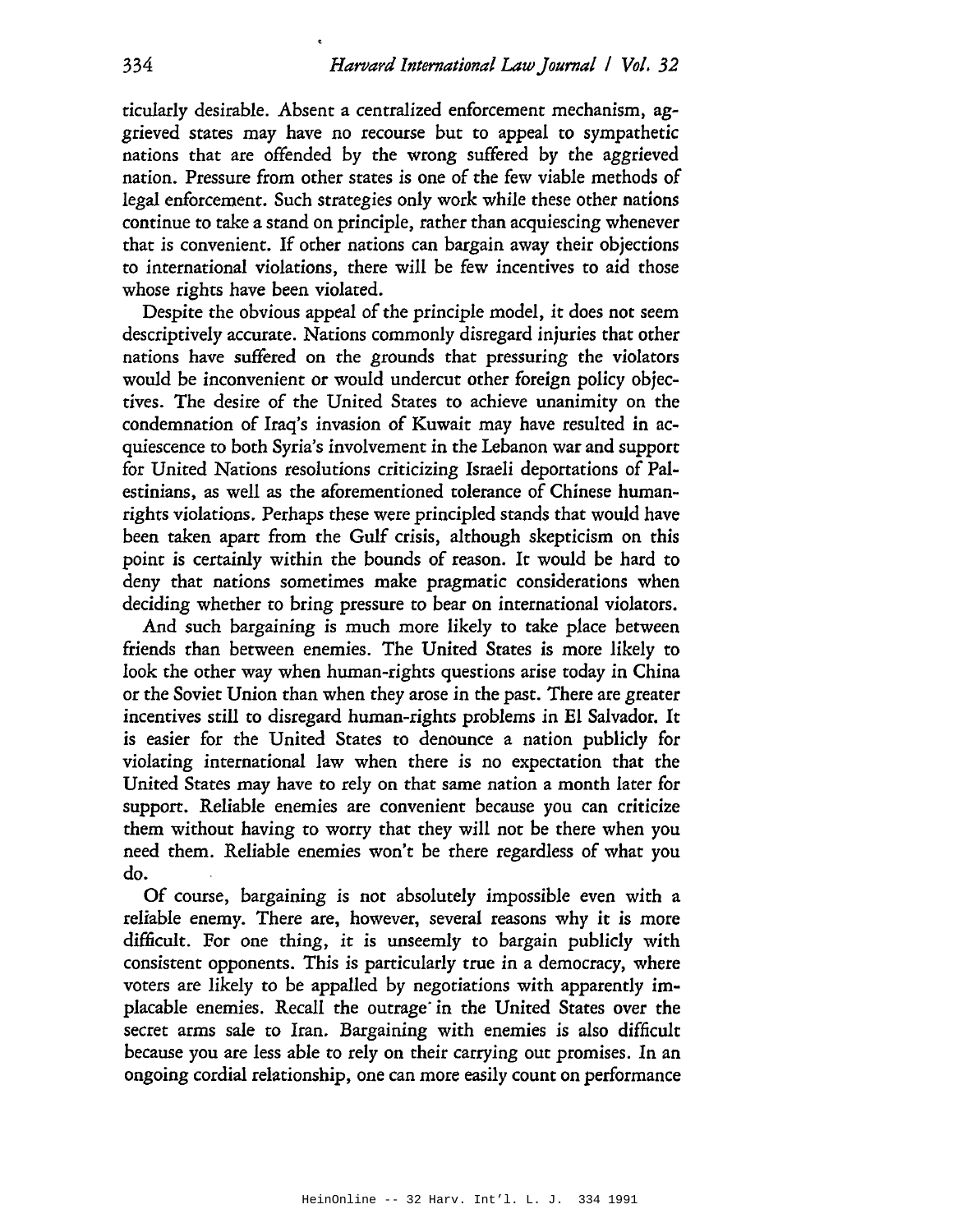as promised because the other party will not want to forgo the good will it has built up in the past.

Admittedly, such things are always a matter of degree. There are few enmities so solid as to preclude completely any possibility of cooperation. During the Cold War, even the worst enemies must have contemplated that they might need to work together at some point. Similarly, the end of the Cold War did not make all alliances equally likely; it is still possible to predict with some degree of precision which nations you can afford to offend. Nonetheless, the general point remains. The more likely that two nations will need each other in the future, the less likely they will be willing to confront each other over some issue deemed to be inessential. And each will be more likely to overlook the other's international transgressions against a third.

## II. THE CHOICE BETWEEN BARGAINING AND PRINCIPLE

Would it be desirable to reduce the ability of states to make concessions regarding the legal violations of others? Should we tty to find mechanisms to discourage such connivances? Do states have obligations to try to remedy international violations?<sup>8</sup> Which model is better, the bargain model or the principle model? Ultimately, the answers to these questions depend on fundamental issues regarding what international law is all about. Exaggerating somewhat for purposes of emphasizing the contrast, I will lay out the opposing arguments for the two frameworks.

The central argument for principle is this: states ought to be obliged to bring pressure to bear on violators of international law because, in the end, this is the most effective way to enforce international law. It is cynical and contrary to the idea of law that states should trade concessions over violations of international law. The aggrieved state should be able to count on the assistance of other nations to vindicate its rights. In a decentralized system of enforcement, no other mechanism is likely to be available.

The major argument for bargaining is that international law ultimately rests on the consent of states. According to this view, state sovereignty is the core value of the international system, and no state may be bound against its will. In recent times, it has been argued that some norms of international law are *ius cogens* and override even

<sup>8.</sup> The question here is not limited to legal obligations. Outside of a few limited areas (see *infra* note 10), it would be difficult to argue that states currently have legal obligations to intervene to correct international violations. Instead of focusing on legal obligations, I mean to pose the question of whether states have moral obligations, and I would like to ask whether we ought to move international law towards a greater recognition of these moral obligations.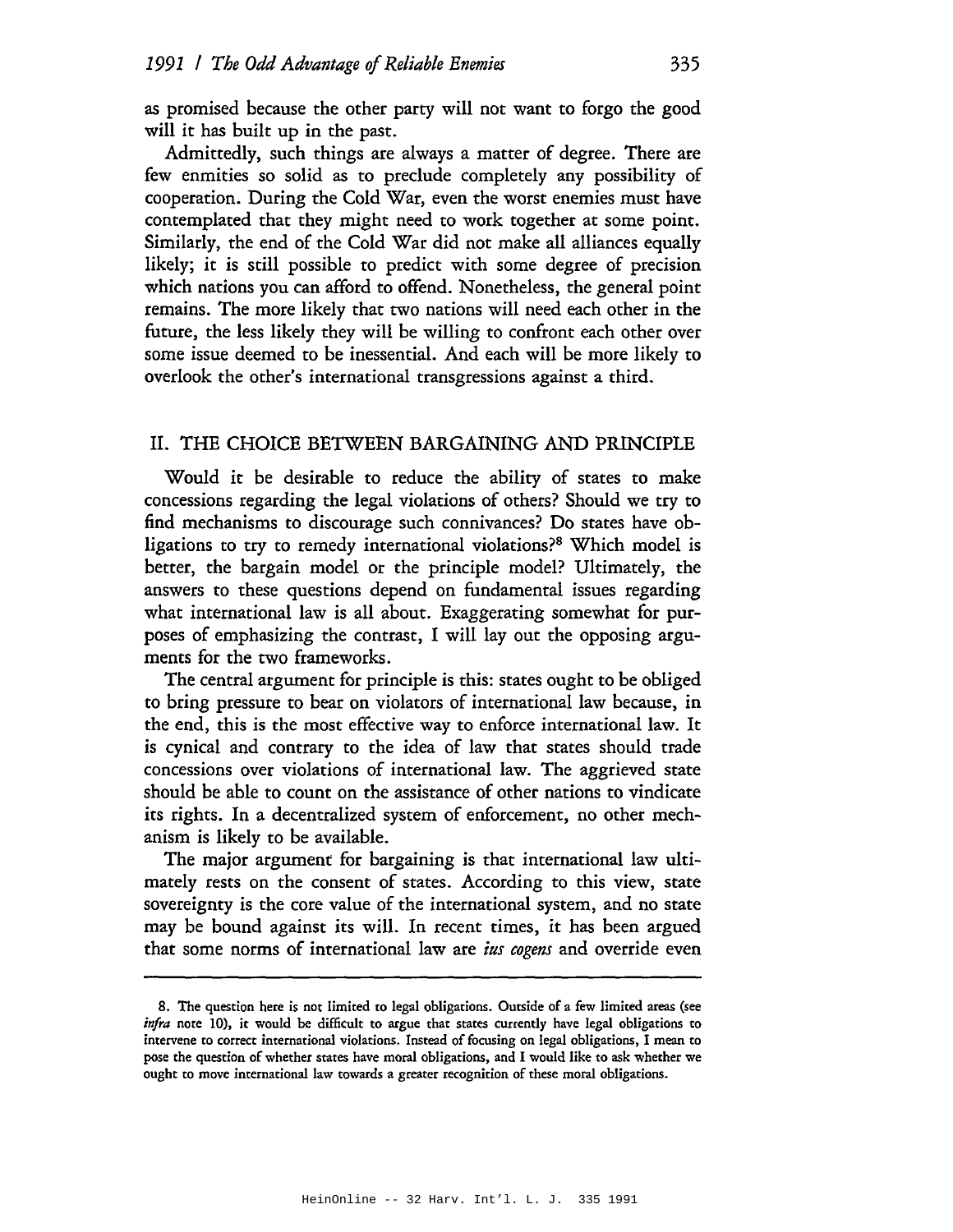the express wishes of states. <sup>9</sup> But even if one were to recognize the special status of *ius cogens*, it would still be possible to argue that the enforcement of the remaining norms of international law is entirely at the discretion of other states. If international law were binding only with the consent of states, then states should arguably be able to choose not to enforce it against one another.

The argument between bargain and principle has close parallels to the long-running dispute over why and whether international legal norms are binding on states in the first place. Yet, despite the similarity of these two disputes, they are not identical. In opposing bargain to principle, we are asking not whether the state contemplating a violation is bound, but whether *other* states are bound to condemn the violation when they prefer not to do so. Within the scope of this short essay, it is not possible to examine the larger jurisprudential issues regarding the status of rules established by state consent. I will, however, suggest a few ways in which the question of an obligation to help enforce international law differs from the question of an obligation to obey international law.

For one thing, there is generally a greater recognition of a duty to obey than a duty to aid in the enforcement of international law. States seem to recognize-at least in theory-that they have obligations to obey international law, and they regularly make efforts to show how their actions are consistent with international law. At least at the level of platitude, most states assert their fidelity to international legal norms. By contrast, there seems to be less consensus about a duty to help in the enforcement of international law when other states violate it. Rather, the general assumption seems to be that it is acceptable to remain uninvolved and simply watch while others violate the law undeterred.

Second, the duty to abide and the duty to aid in enforcement are conceptually distinct. Even states that have consented to abide by international law have not specifically consented to help enforce it. Treaties typically spell out the obligation of the signatories to comply with the treaty. But by signing a treaty, the parties rarely make an additional explicit promise to pressure others to comply with its terms. <sup>10</sup> An additional implicit promise would have to be inferred.

<sup>9.</sup> Theodor Meron, On a Hierarchy of International Human Rights, 80 AM. J. INT'L L. 1, 9 (1986).

<sup>10.</sup> For example, rhe United Nations can call upon states to assist in carrying out sanctions, as it did after the invasion of Kuwait. *See also* Legal Consequences for States of the Continued Presence of South Africa in Namibia (South West Africa) Norwithstanding Security Council Resolution 276 (1970), 1971 I.C.]. 16,55-58 (Advisory Opinion of]une 21) (sanctions adopted by the Securiry Council against South Africa were binding on all nations and required their affirmative support); Charney, *supra* note I, at 84 (discussion of the Drafr of the International Law Commission on State Responsibiliry and the obligation to support enforcement actions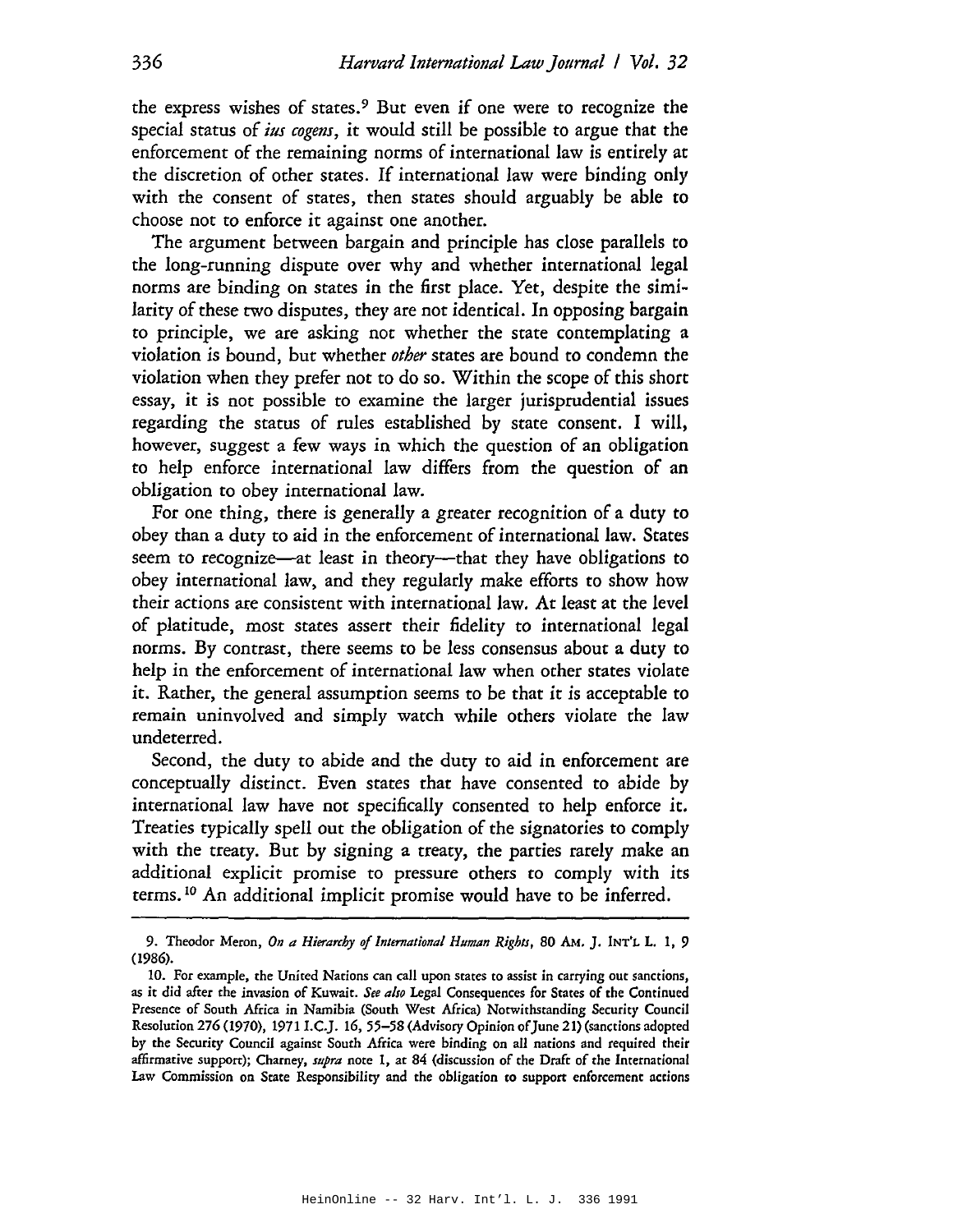Third, the distinction between the obligation to obey and the obligation to aid in enforcement is reflected in domestic law. Citizens are expected to obey the law but do not expect to have to take law enforcement into their own hands. Of course, in the domestic context, this may be due to the adequacy of domestic enforcement mechanisms. And it is arguable that because no comparable mechanism exists internationally, states may have a greater obligation to involve themselves in enforcement. But even if the analogy between domestic and international noninvolvement is mistaken, it may nevertheless explain why noninvolvement seems to be condoned. Indeed, the very fact that the right of other states to become involved in enforcement is controversial reflects an awareness that there are policies in international law, as in domestic law, cautioning participants not to take the law into their own hands.<sup>11</sup>

A final reason that enforcement differs from compliance is that the enforcement obligation is more indefinite than the compliance obligation. It is not entirely clear, for example, which nations are supposed to intervene, and how far they are obligated to exert their pressure on violators. Even if a general obligation of enforcement existed, this would not help identify any particular state to commence enforcement. And when a violation occurs, states may be tempted to wait to allow other states to take the initiative in enforcing the law. If an individual state waits, it can "free ride" by allowing other states to bear the COSts of enforcement. Alternatively, a state may claim that the measures it has taken already satisfy its obligation to assist. Unless the enforcement obligation can be expressed more concretely, it will be difficult to determine when a state has satisfied its international responsibilities.

All of these arguments support the bargain model over the principle model. Another consideration, however, leans in the other direction. The bargain model may be self-defeating because it undermines international law in a way that makes further bargaining more difficult. Essentially, underenfotced international norms lose credibility and cannot provide the basis for bargaining in the future.

Under the bargain model, certain norms are more likely to be underenforced than others. The norms most likely to suffer underenforcement ate primarily those of greater value to the violating state

against international crimes). Sometimes the international agreement itselfspells out enforcement obligations. *See, e.g.,* Luigi Condorelli & Laurence Boisson de Chazournes, *Quelques remarques it propos de I'obligation des {tats de "respecter et faire respecter" Ie droit international humanitaire "en toutes cirromtan(es,"* STUDIES AND ESSAYS ON INTERNATIONAL HUMANITARIAN LAw AND RED CROSS PRINCIPLES IN HONOUR OF JEAN PICTET (Christophe Swinarski ed. 1984) (discussing sections of Geneva Conventions obliging third panies to assist in their enforcement); MERON, *supra* note 3, at 29-31.

<sup>11.</sup> Charney, *supra* note 1, at 89; MERON, *supra* note 3, at 201, 214. \_